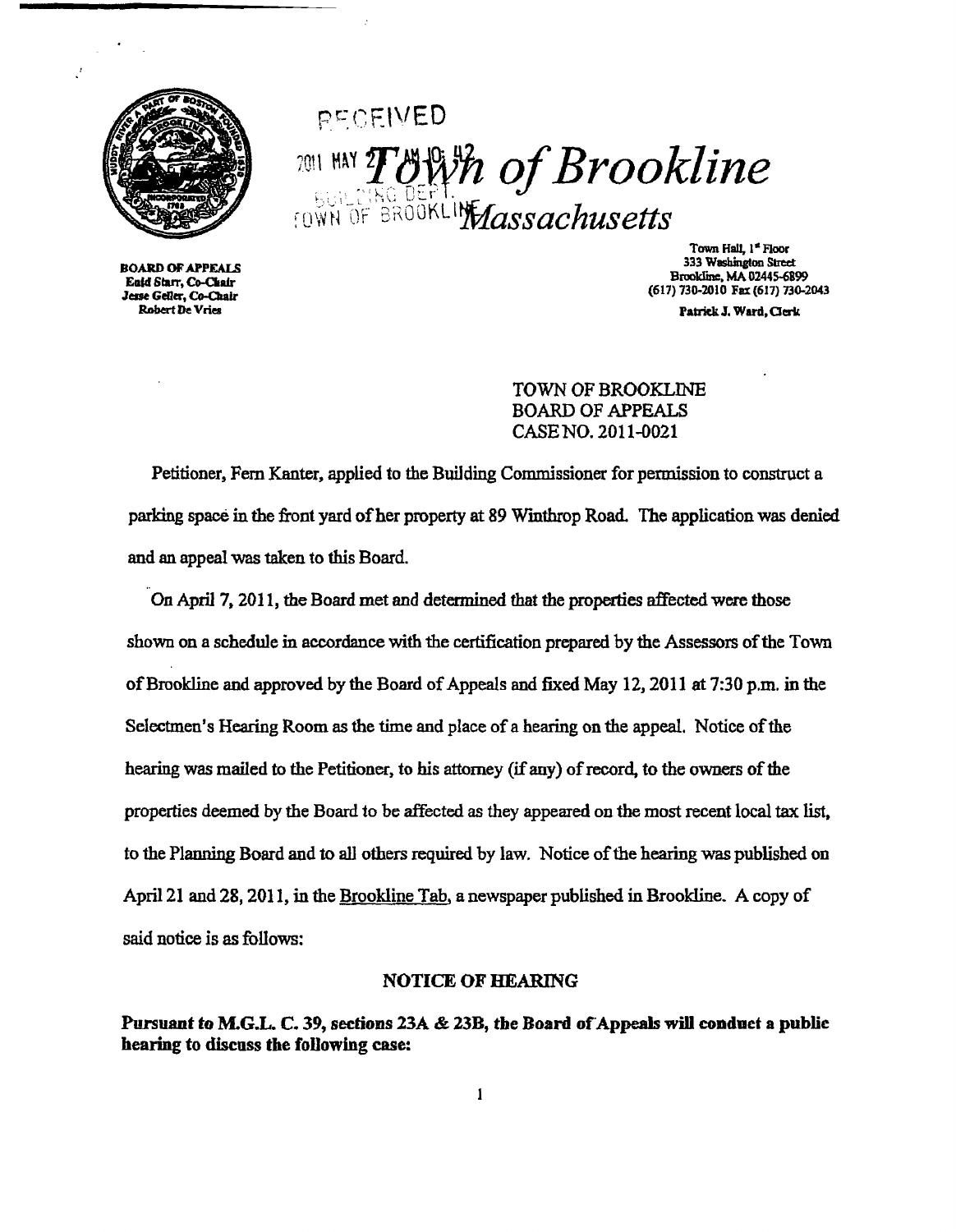Petitioner: FERN KANTER Owner: FERN KANTER Location of Premises: 89 WINTHROP ROAD Date of Hearing: May 12, 2011 Time of Hearing: 7:30 p.m. Place of Hearing: Selectmen's Hearing Room, 6th. floor

A public hearing will be held for a variance and/or special permit from:

- 1. 5.43; Exceptions to Yard and Setback Regulations, special permit required.
- 2. 6.04.5a; Design of All Off Street Parking Facilities, variance required.
- 3. 6.04.5b; Design ofAll OffStreet Parking Facilities, variance required.
- 4. 6.04.12; Design ofAll OffStreet Parking Facilities, special permit required

of the Zoning By-Law to construct a parking space in the front of the yard of the property located at 89WINTHROP ROAD

Said premise located in a M-l.O (apartment house) residence district.

*Hearings, once opened, may be continued by the Chair to a date and time certain. No further notice will be mailed to abutters or advertised in the TAB. Questions regarding whether a hearing has been continued, or the date and time of*any *hearing may be directed to the Zoning Administrator at* 617-734-2134 *or check meeting calendar at:http://calendars.town.brookline.ma.us/MasterTownCalandarl?FormlD=158.* 

The Town of Brookline does not discriminate on the basis of disability in admission to, access to, *or operations ofits programs, services or activities. Individuals who needauxiliary aidsfor effective communication in programs* and *services ofthe Town ofBrookline are invitedto malre their needs known to the ADA Coordinator, Stephen Bressler, Town of Brookline, 11 Pierce Street, Brookline, MA 02445. Telephone:* (617) *730-2330; TDD* (617) *730-2327.* 

## Enid Starr Jesse Geller Robert De Vries

At the time and place specified in the notice, this Board held a public hearing. Present at the

hearing was Chairman, Enid Starr and Board Members, Lisa Serafin and Mark Zuroff. The

petitioners were represented by Attorney Diane Gordon. 10 Winthrop Square, Boston. MA

02110-1264. The petitioner. Fern Kanter, as well as her landscape designer Blair Hines of Blair

Hines Design Associate were also in attendance.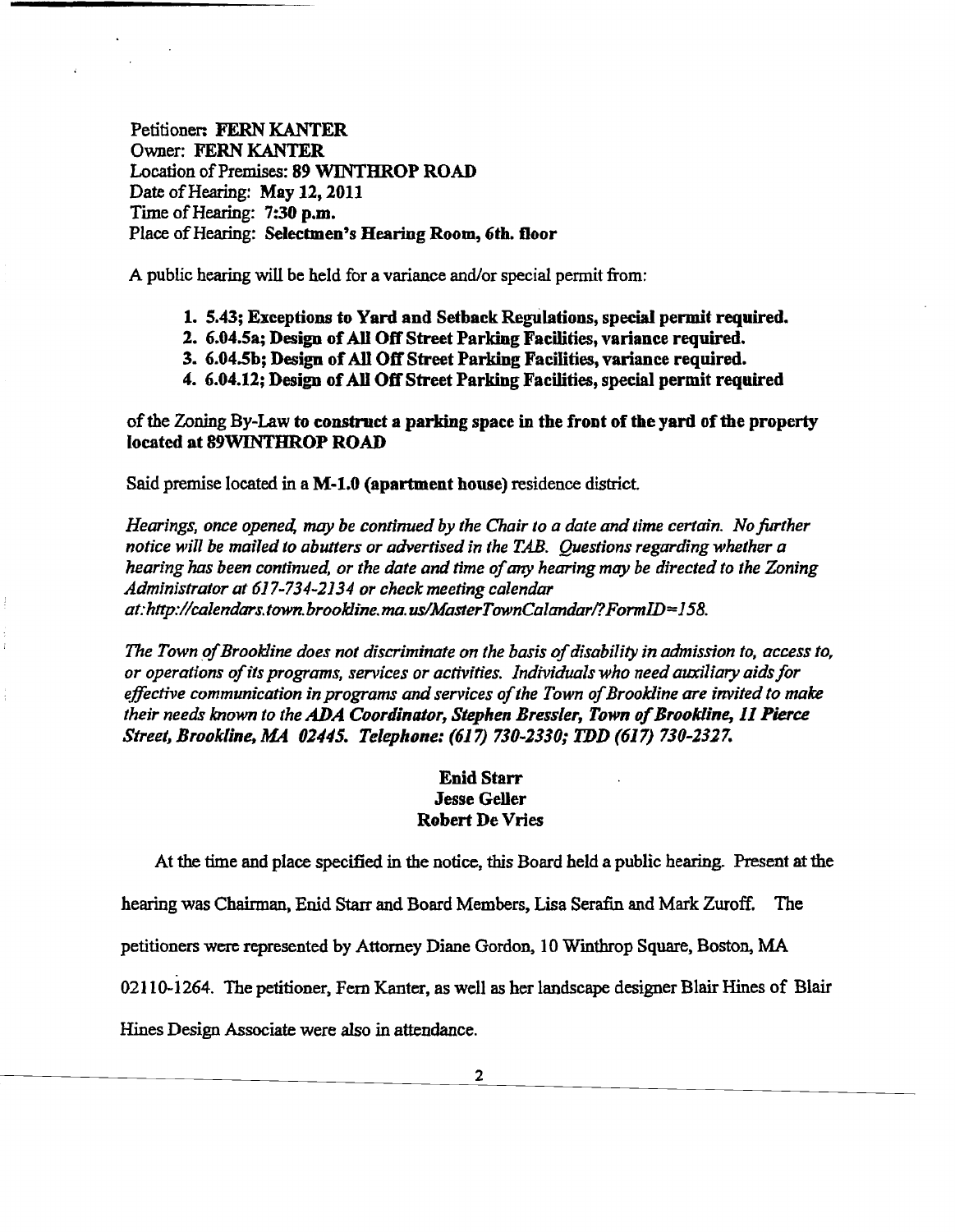#### BACKGROUND

November 10, 1981. Board of Appeals case  $#2503 -$  The Board of Appeals granted relief to legalize the conversion of the two-family dwelling into a three-family dwelling and establish four parking spaces, two ofwhich would be tandem. The Board of Appeals specifically denied the request to create a front-yard parking space on the eastern portion of the front yard next to Winthrop Path as part of that proposal.

May 22, 2008, Board of Appeals case  $\text{\#080012}$  - The Planning Board voted (2-1) to support the proposal to create a *10.T'* x 18' front-yard parking space on the eastern portion of the front yard next to Winthrop Path. However, the Board of Appeals denied the proposal because they felt the applicant did not meet the grounds for a variance to address the width of the parking facilities. The By-Law has subsequently changed and the proposed driveway width no longer requires variance relief (see, Section 6.04.12).

#### **SITE AND NEIGHBORHOOD**

89 Winthrop Road is a 2  $\frac{1}{2}$ -story, three-family dwelling located on the south side of WInthrop Road immediately adjacent to Winthrop Path, near Washington Square. Currently the west side of the front yard is paved to provide parking for four cars, two of them tandem. The rest of the front yard is landscaped. The lot slopes dramatically down from the front lot line toward the rear lot line, and a large retaining wall with a fence runs along the side and rear lot lines. The rear of the lot is landscaped. Other properties in the immediate neighborhood include two-and three-family residential dwellings. Many of these dwelling also have multiple front yard parking spaces.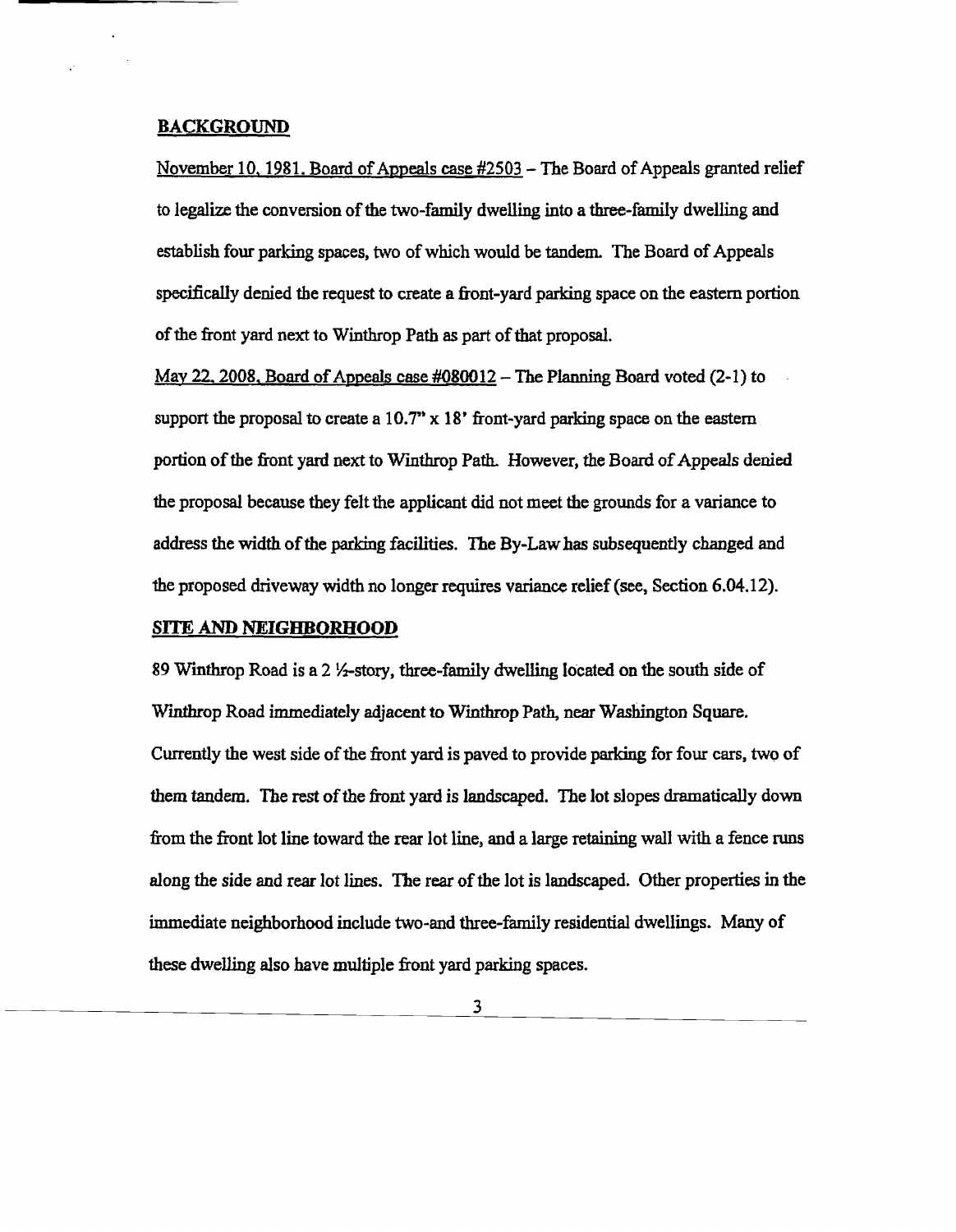#### APPLICANT'S PROPOSAL

The applicant, Fern Kanter, is proposing to install a parking space in the eastern portion of the front yard next to Winthrop Path. Currently this area is landscaped and has a small retaining wall and brick walkway. The proposed parking space would be 13.5 feet wide by 15.5 feet deep and would be located immediately next to the side lot line along Winthrop Path. The applicant is proposing to pave the driveway with concrete pavers and construct a new set of masonry stairs to connect to the existing wood stairs that lead to the lower level unit's entrance. The applicant is also proposing to install new landscaping along Wmthrop Path as well as new landscaping in the front yard. Attorney Gordon walked the Board through the zoning history of 89 Winthrop Road including the provision of on-site parking particularly for Unit 3. Ms. Gordon explained that a failure to allocate parking stalls in 1981 (ZBA case #2503) left Unit 3 with no parking while Units 1 and 2 have two spaces each. Initially, neighborhood rental parking was available to petitioner but with changed demographics in the area that is no longer the case. There are many residences in the area with front yard parking spaces and most not nearly as attractive as those proposed herein. Ms. Gordon noted that the proposed site for one parking space at the east side of the residence was the site chosen by the abutters despite the necessity of a (second) curb cut at the site.

Ms. Gordon introduced Blair Hines, the project's landscape architect, who showed the Board photos ofthe site and adjoining properties and the proposed landscaping that will include flowering trellis work, permeable pavers and appropriate screening for abutters.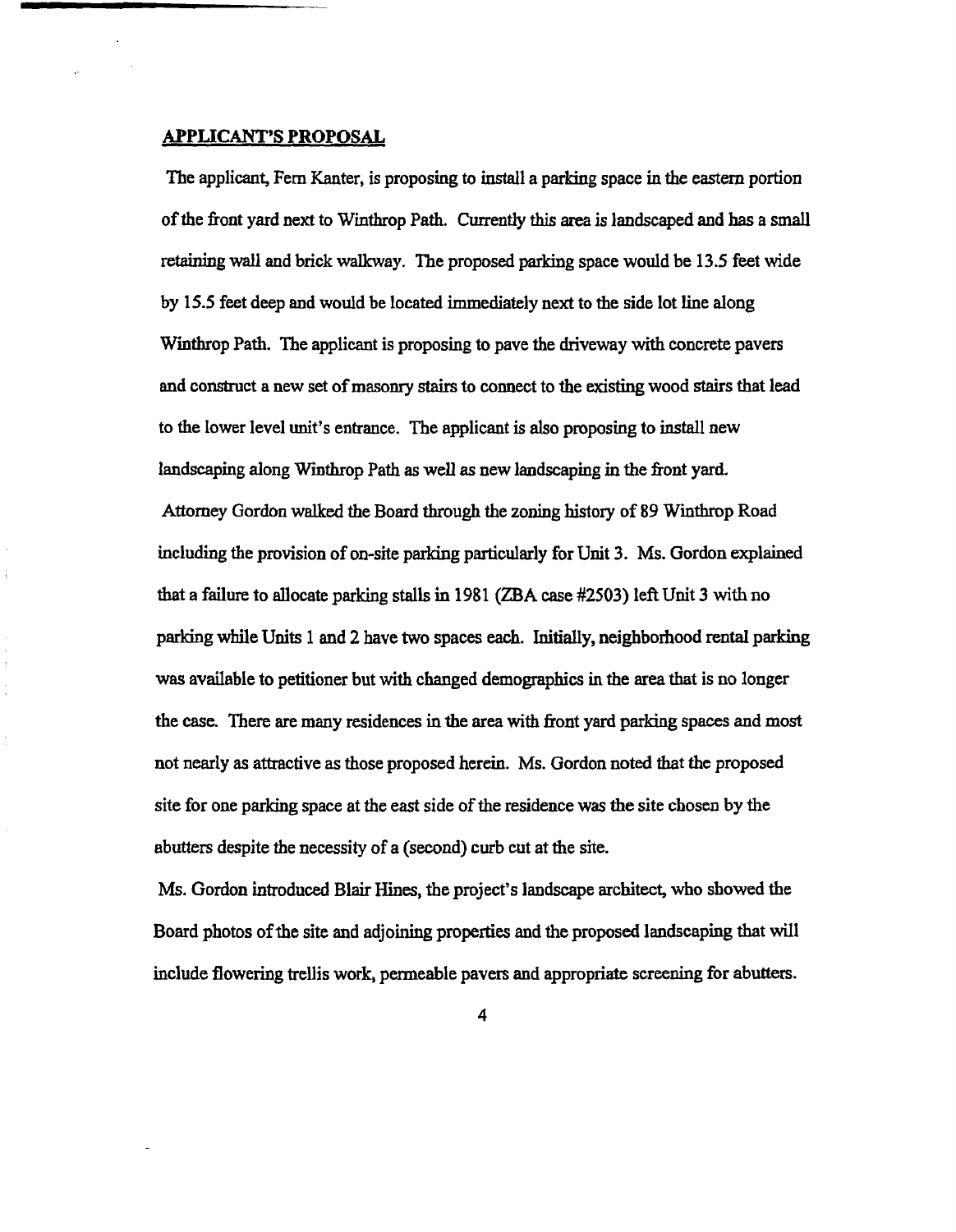Mr. Hines advised that the (Ash) street tree will be preserved if possible and/or replaced and moved west from the new driveway at petitioner's expense and with the guidance of the Tree Warden.

Finally, the petitioner agreed to move the new driveway at least 4' from the Winthrop Path as requested by this Board.

In discussing the zoning relief required, Ms. Gordon pointed out that Section 6.04.14 originally required a variance for the project but with its amendment effective in 2010, the project may be accomplished by Special Permit pursuant to Section 6.04.12 allowing the Board to waive dimensional requirements for new parking facilities to serve existing buildings.

The Board may if it deems Section 6.04.12 does not apply, grant a Special Permit pursuant to Section 5.43 if a counterbalancing amenity is providedwhich in this case would be landscaping, new fencing, new retaining wall and permeable driveway pacers. Finally, a Special Permit under Section 8.02.2, Alteration or Extension of a pre-existing non-conformity, is appropriate.

Ms. Gordon also suggested that the Board should modify case #2503 to clarify certain of the conditions appended thereto (#'s 3 and 4) and the Chair agreed.

The Chairman asked whether anyone in attendance wished to speak in favor or against the proposal.

Letters in support of the proposal were received from Anne Forman of 89 Winthrop Road, Unit #1 and Donna Sicilano also of 89 Winthrop Road, Unit #2. Those two unit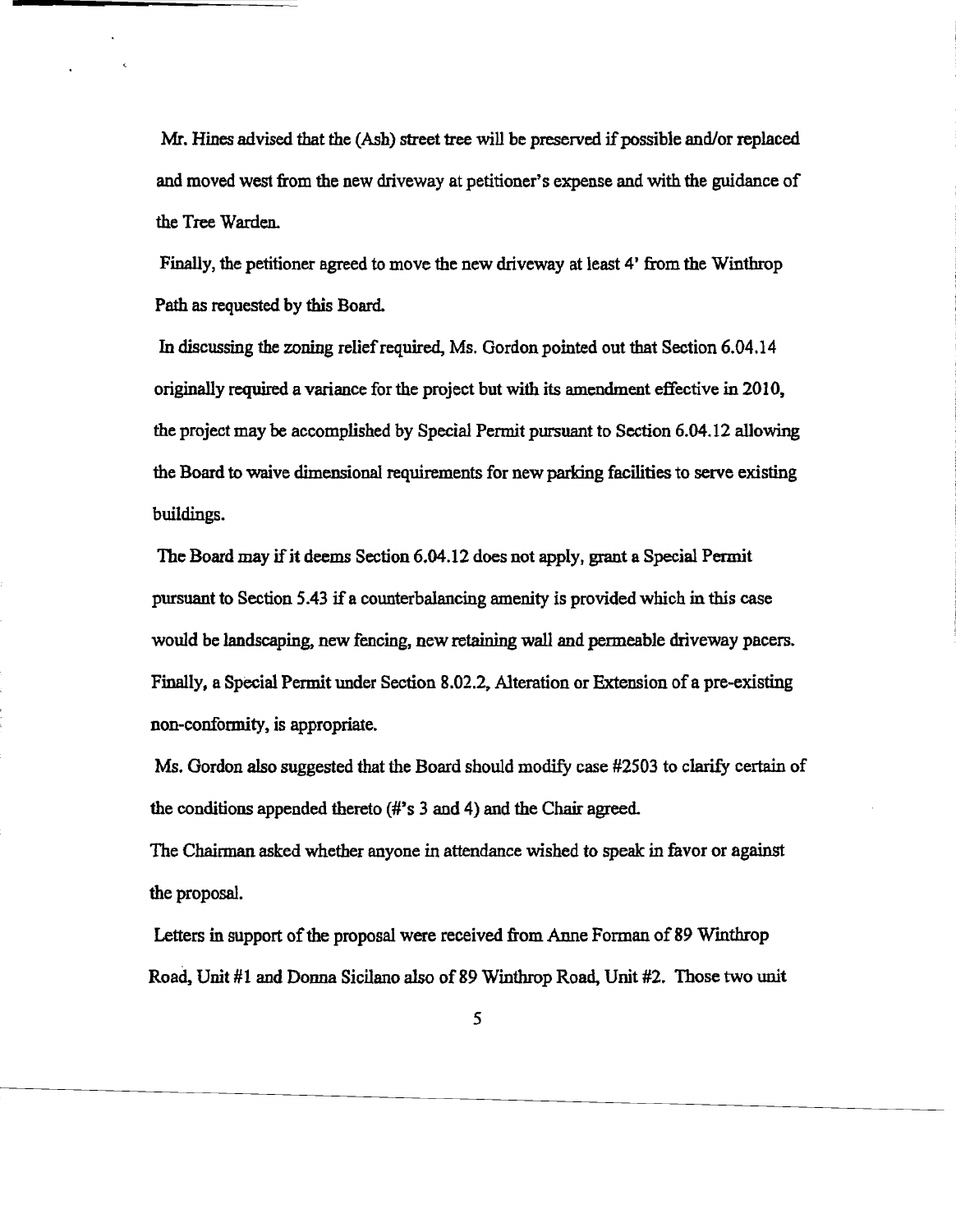owners along with Ms. Kanter comprise all the owners of 89 Winthrop Road. A letter was submitted from Elizabeth Ross of2 Gardner Road who suggested "there is no rationale for denying this plan". Julia Roboff of 2 Gardner Road, #3, Yevgeny Ioffe of 92 Wmtbrop Road, #3 and Howard Hecht of 92 Winthrop Road, #1 sent letters in support. In attendance at this Board's hearing were Peter Cameron of 92 Winthrop Road, #2 and Anne Forman of 89 Winthrop Road. Ms. Forman noted that she was pleased with the proposed design and that Ms. Kanter had already done a great deal to improve the structural integrity ofWinthrop Path with a new retaining wall in 2008. Mr. Cameron advised the Board that this proposal addressed safety and aesthetic improvements to the immediate area.

Two Brookline residents, Werner Lowe of Salisbury Road and Linda Olson Pelkhe of Browne Street appeared and spoke in opposition to the proposal. Mr. Lowe referred to a letter he submitted that set out his opposition in more detail but opined that this proposed parking space would contribute to the decline of an attractive street and would allow a car to be parked adjacent to Wmtbrop Path. Ms. Olson Pelkhe also submitted a letter and remarks to the Board opining that this proposal was not in the best interests ofthe public in that it degrades the streetscape and would encourage more front yard parking. Courtney Synowiec, Planner delivered the findings of the Planning Board.

Section 6.04.5.a - Design of All Off-Street Parking Facilities Section  $6.04.5$ ,  $b -$ Design of All Off-Street Parking Facilities In M-1.0 districts, the surfaced area of a parking lot and all entrance and exit drives shall be set back a minimum of 10 feet from all street lot lines and 5 feet from all other lot lines.

| <b>Proposed Driveway</b>                                    | Required/Allowed | Existing | Proposed | Relief                         |
|-------------------------------------------------------------|------------------|----------|----------|--------------------------------|
| <b>Parking Area Front</b><br><b>Setback (Winthrop Road)</b> | 10 feet          | n/a      | 0 feet   | Special<br>Permit <sup>*</sup> |
|                                                             |                  |          |          |                                |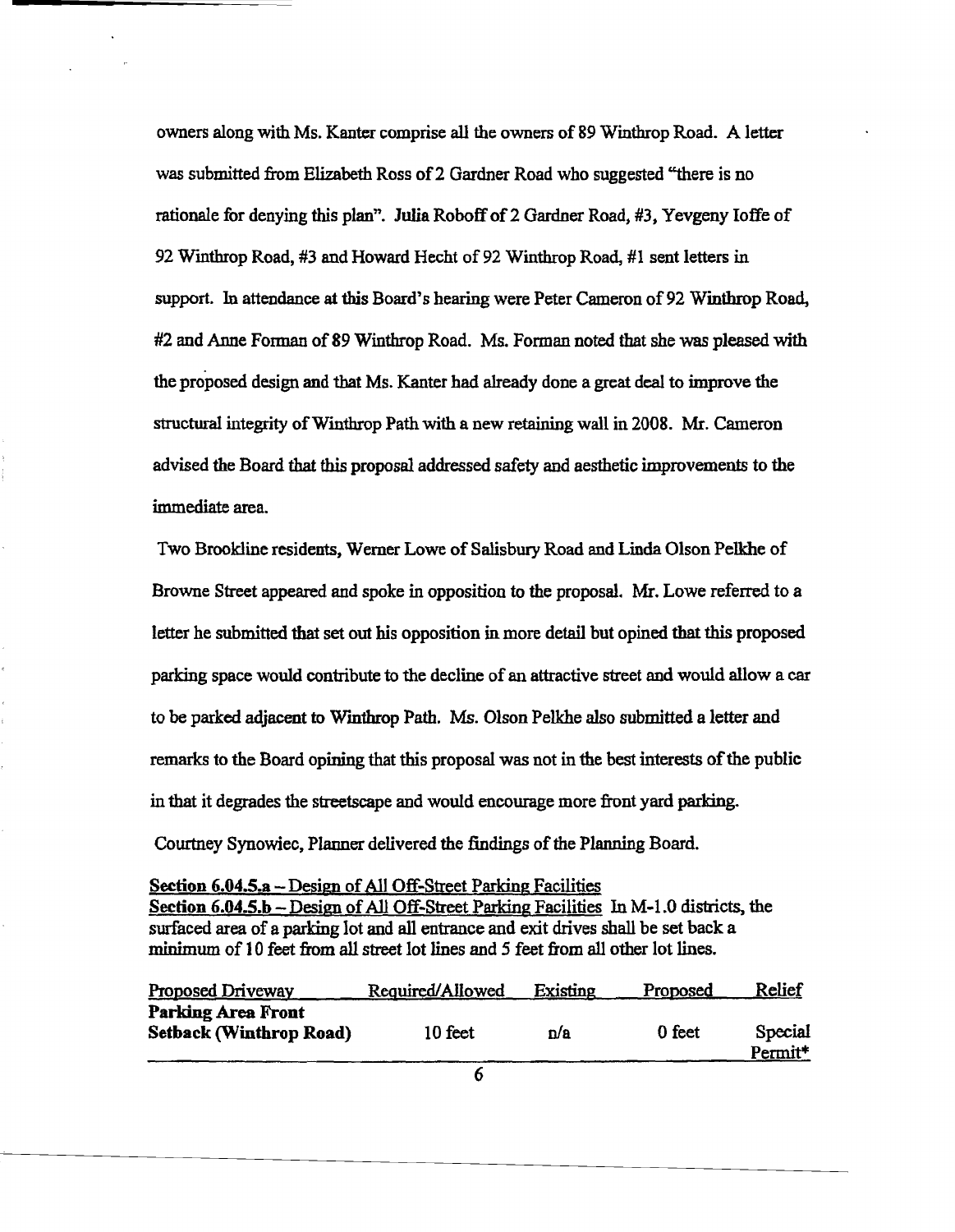## Parking Area Front Setback (Winthrop Path)\*\*  $10$  feet  $n/a$  2 feet Special

Permit\*

\*Under Section  $6.04.12$  the Board of Appeals may waive dimensional requirements for new parking facilities to serve existing buildings. Should the Board of Appeals find Section  $6.04.12$  does not apply, the Board of Appeals may also waive dimensional requirements under Section 5.43 if a counterbalancing amenity is provided. The applicant is proposing to provide a new retaining wall and landscaping adjacent to Winthrop Path as well as a parabolic mirror to allow pedestrians to see vehicular activity in the proposed parking space.

\*\*Under Section 2.19.4 of the Zoning By-Law, Winthrop Path is considered a "street", and the side lot line is also a street lot line.

# Section 8.02.2 - Alteration or Extension

A special permit is required to alter a pre-existing non-confonning structure.

Ms. Synowiec said that the Planning Board was not generally supportive of this proposal to construct an additional parking space on this property. While the applicant has presented a fairly attractive proposal for a new front yard parking space, the Planning Board notes this structure is already served by an existing parking area that provides parking for four cars and believes an additional space separate from that driveway will have a detrimental impact on the neighborhood. The Planning Board feels the proposed space is too shallow and does not maintain a sufficient setback from Winthrop Path. As the pathway was specifically designed for pedestrian use, locating a parking space with 2' of the path (which is on a hill and has walls on both sides of it that limit visibility) will create a safety hazard for pedestrians. The Planning Board also notes there is a street tree next to the proposed parking space, there is a potential hazard for the tree to be damaged by an existing vehicle, particularly in inclement weather. The Planning Board encouraged the applicant to consider an alternative design and suggests the applicant consider expanding their existing parking area to accommodate an additional vehicle.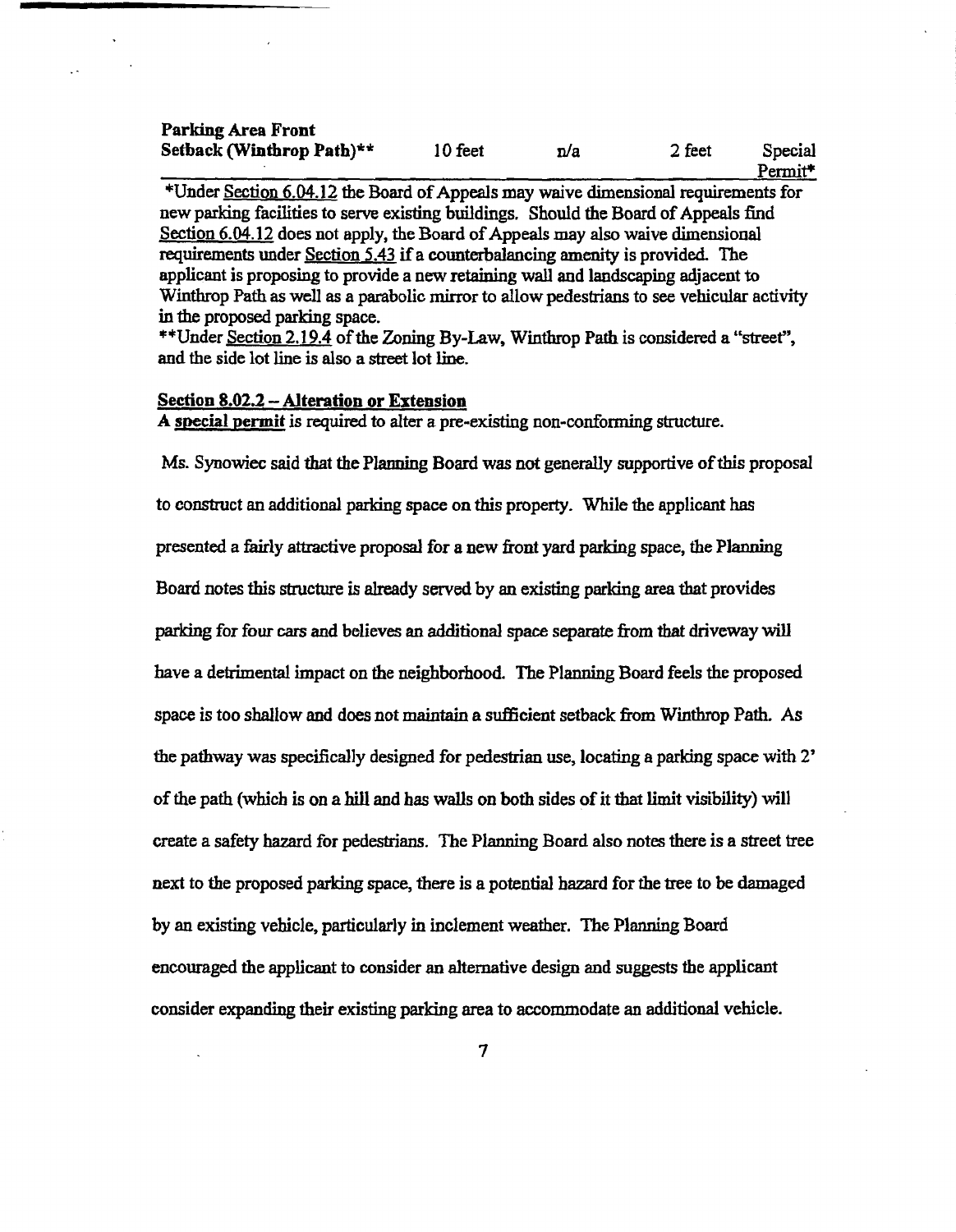requiring transportation and in some cases additional vehicles. He said because of the topography finding suitable confonning parking on the relatively small lots is difficult. He explained that the problem is exacerbated by the Town ordinance preventing overnight parking on the roadway. Mr. Shepard said that the petitioner went to considerable expense several years ago to reconstruct a failing retaining wall to protect Wmthrop Path. He said he recognized that additional parking in the front yard will undoubtedly lead to a change in the appearance in the streetscape but he felt that given the support provided by the neighbors of the proposal, that the Building Department was supportive in this case. Addressing one Board member's concern regarding the proximity to Winthrop Path he said perhaps the petitioner should consider lowering the planned fence near the top ofthe Path to provide pedestrians with an early warning ofthe presence of her vehicle.

The Board then deliberated with extensive discussion and asserted front yard parking is always problematic but that circumstances sometimes dictate its necessity. The Chair acknowledged the difficulty imposed by the lot's steep grade at the rear of the residence. She opined that a home on this steep hill with visibility impaired should have on-site parking for the owner's personal safety.

Ms. Starr advised that she was troubled by the fact that the neighbors are in support and two people who don't live in the neighborhood are against it.

Mr. Zuroff expressed concern for the safety of pedestrians coming up Winthrop Path right next to the proposed driveway and it was suggested that the new fence be reduced in height at the head of the path so pedestrians in the path can see moving cars in the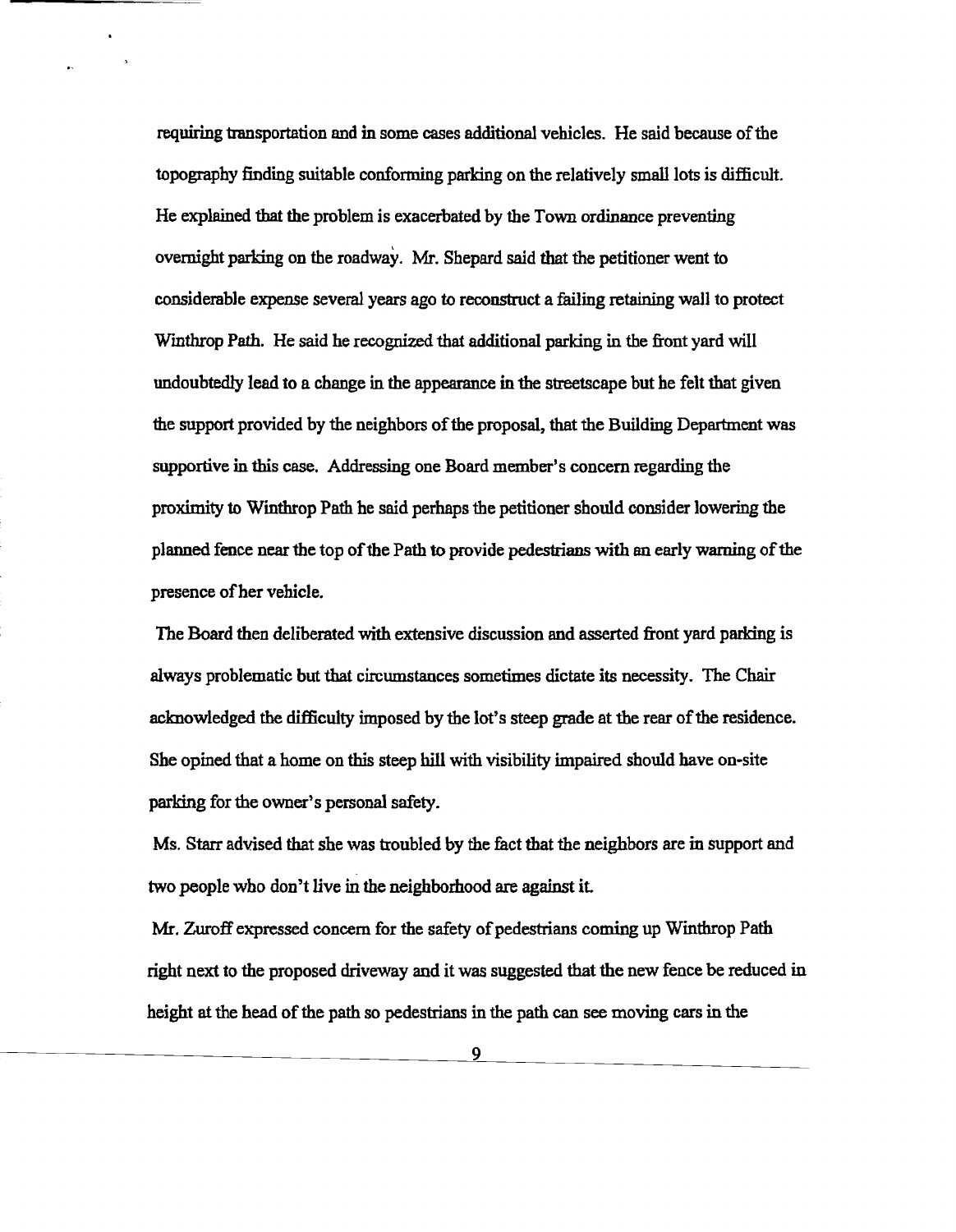driveway earlier. A parabolic mirror was suggested by Ms. Gordon to further improve visibility.

Ms. Serafin allowed that she felt somewhat "conflicted" by this proposal; however, with the above safety provisions in place, she was more comfortable. All agreed that Ms. Kanter who was doing everything properly should not be punished by those who ignored our by-laws.

The Board, having deliberated on this matter and having considered the foregoing testimony, concludes that it is desirable to grant a Modification of ZBA Case #2503 and Special Permits and that the petitioner has satisfied the requirements necessary for relief under Section 6.04.12 and 8.02.2. The Board also made the following specific findings pursuant to Section 9.05 of the Zoning By-Law:

- a. The specific site is an appropriate location for such a use, structure or condition.
- b. The use as developed will not adversely affect the neighborhood.
- c. There will be no nuisance or serious hazard to vehicles or pedestrians.
- d. Adequate and appropriate facilities will be provided for the property operation of the proposed use.

Accordingly. the Board voted unanimously to grant the requested reliefsubject to the following conditions:

- 1. Prior to issuance of a building permit, a final landscaping plan, indicating plant and paving materials and a fence design to increase visibility from Winthrop Path shall be submitted to the Assistant Director for Regulatory Planning for review and approval.
- 2. No portion of any vehicle parked in the dwelling's parking facilities shall overhang the public sidewalk.